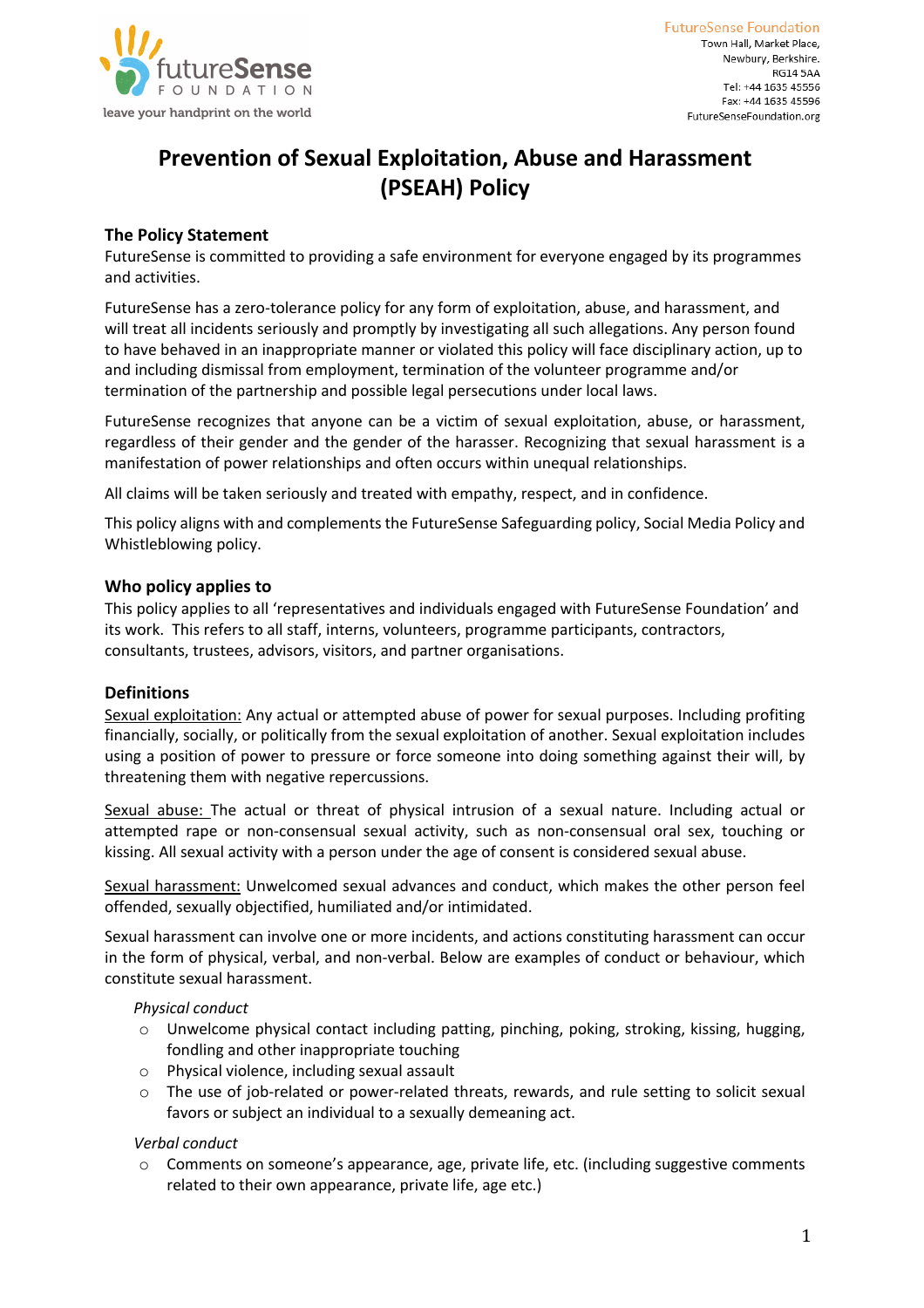

**FutureSense Foundation** Town Hall, Market Place, Newbury, Berkshire. **RG14 5AA** Tel: +44 1635 45556 Fax: +44 1635 45596 FutureSenseFoundation.org

- o Sexual comments, stories, and jokes
- o Verbal sexual advances and/or requests for sexual favors
- o Repeated and unwanted social invitations for dates or physical intimacy
- $\circ$  Derogatory comments and/or insults related to the sex, physical appearance, private life, etc. of the individual
- o Condescending or paternalistic remarks
- o Sending sexually explicit material

#### *Non-verbal conduct*

- o Display of sexually explicit or suggestive material
- $\circ$  Non-verbal sexual advances or suggestions, such as winking, whistling, gestures and poses
- o Derogatory and/or suggestive behaviour
- o Leering
- o Displaying favoritism or increased inappropriate attention to one individual due to sex, physical appearance, age etc.

#### **Policy Principles**

- 1) Zero tolerance for any form of sexual exploitation, abuse or harassment. Including physical, verbal or non-verbal conduct and cannot be justified on the grounds of age, disability, gender reassignment, marriage and civil partnership, pregnancy or maternity, race, religion or belief, sex or sexual orientation.
- 2) To eliminate sexual exploitation, abuse and harassment caused by power imbalances all FutureSense representatives are prohibited from engaging in all forms of transactional sex or in sexual relations with any existing or potential programme beneficiary, or with anyone else where the relationship could be used to exert power, favours or otherwise exploitative behaviour.
- 3) Preventing sexual exploitation, abuse and harassment is everyone's responsibility and inaction when it comes to reporting and/or investigating is unacceptable. We ensure everyone engaged with our programmes are aware of our policies and their rights and responsibilities, and acknowledge our responsibility to ensure that our partners uphold this standard.
- 4) Sexual exploitation, abuse and harassment can take many forms ranging from tasteless jokes and gestures to threatening behaviour and physical abuse. Whatever form it takes, it is always unacceptable and treated as a seriously violation of FutureSense policies.
- 5) Sexual exploitation, abuse and harassment can occur in a number of settings, and can despite the setting, form or severity seriously affect the survivor's health and wellbeing. FutureSense is therefore committed to ensuring the immediate safety and wellbeing of survivors followed by thorough investigations of the allegations.
- 6) This policy shall be followed at all times by all active FutureSense representatives. Including before, during and after programme activities, at work or field trips, at trainings and meetings, and social events regardless of them happening after hours and in the representative's free time.

#### **Reporting and Investigation Processes**

Throughout the reporting and investigation process, whether formal or informal, a survivor is entitled to be supported through the process by someone they trust and can follow the procedures to accessing any additional resources necessary.

FutureSense recognizes that because sexual exploitation, abuse and harassment often occurs in unequal relationships, survivors often feel that they cannot come forward, and therefore understands the need to support survivors in reporting on incidents. Recognizing that there may be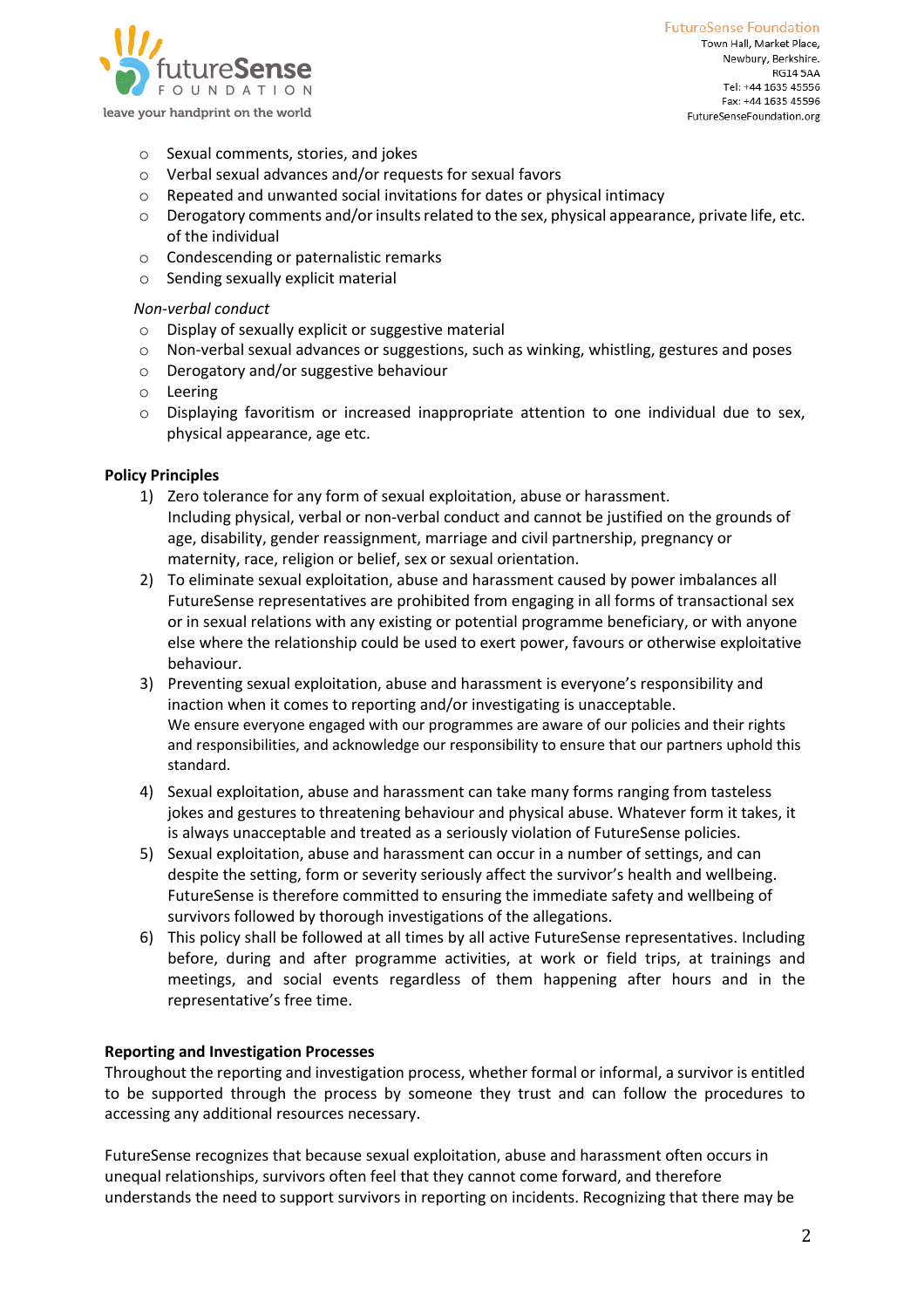

**FutureSense Foundation** Town Hall, Market Place, Newbury, Berkshire. **RG14 5AA** Tel: +44 1635 45556 Fax: +44 1635 45596 FutureSenseFoundation.org

instances in which the survivor does not feel safe to report the incident to the in-country team. In such instances the survivor can directly report it to the Global Management team by emailing Safeguarding@futuresensefoundation.org or by directly contacting the CEO of the foundation.

FutureSense recognizes the importance of staying unbiased, hearing the full claim of the individual involved and supporting them through empathy, by assisting the individual with finding the appropriate means of lodging a complaint and finding options for counselling support.

FutureSense requires, that;

- o All incidents are reported to a team member to be forwarded to FutureSense's Global Management team overseeing Safeguarding matters within 24 hours (Safeguarding@futuresensefoundation.org)
- o The report is reviewed and further reported on to relevant FutureSense entities and partners within the following business day. Subject to critical review to maintain confidentiality and safety of all individuals involved.
- $\circ$  All local entities further informs their relevant local partners of the report as per instructions given by the Global Management team.
- $\circ$  All claims are fully investigated in a manner that maintains the confidentiality, safety and right to fair treatment of the individuals involved.
- $\circ$  Any accused individual is immediately transferred to other duties that does not involve working with other people for the entire duration of the investigation.

## *Informal reporting & investigation process*

- o FutureSense recognizes that reporting on incidents of sexual exploitation, abuse and harassment is of a sensitive and intimate nature and that the survivor may not feel comfortable to raise the issue through the normal reporting processes and channels. In such cases the individual is encouraged to raise the matter with a senior colleague or team leader of their choice (whether or not that person has a direct supervisory responsibility for them) as a confidential helper.
	- $\circ$  The confidential helped cannot be the in-country manager to avoid any conflict of interest should the matter be escalated to the formal reporting and investigation process where they would become responsible for the investigation.
- $\circ$  If the individual has been subjected to a minor incident and wishes to handle the matter outside of a formal reporting and investigation process the individual is encouraged to verbally acknowledge to the perpetrator that they wish a specific behaviour to stop. If they are unable to do this, they should follow the formal reporting and investigation process.
- Should an individual report an incident to a FutureSense staff member they will be made aware of the reporting and investigation process, their right to confidentiality and safety during the process. Should the individual wish to not make a formal report for a formal investigation at this stage, they will be informed that this must be formally documented. They will also be made aware that all incidents brought to the attention of FutureSense will always result in an internal investigation regardless.

## *Formal reporting & investigation process*

If the claimant wants to make a formal complaint or if the informal complaint mechanism has not led to a satisfactory outcome, the formal complaint mechanism should be used to resolve the matter.

A manager or senior representative, either in-country or elsewhere, will always carry out any formal investigation. They will also ensure that the alleged perpetrator is removed from any situations coming into contact with the claimant or anyone else they could pose a risk to throughout the duration of the investigation.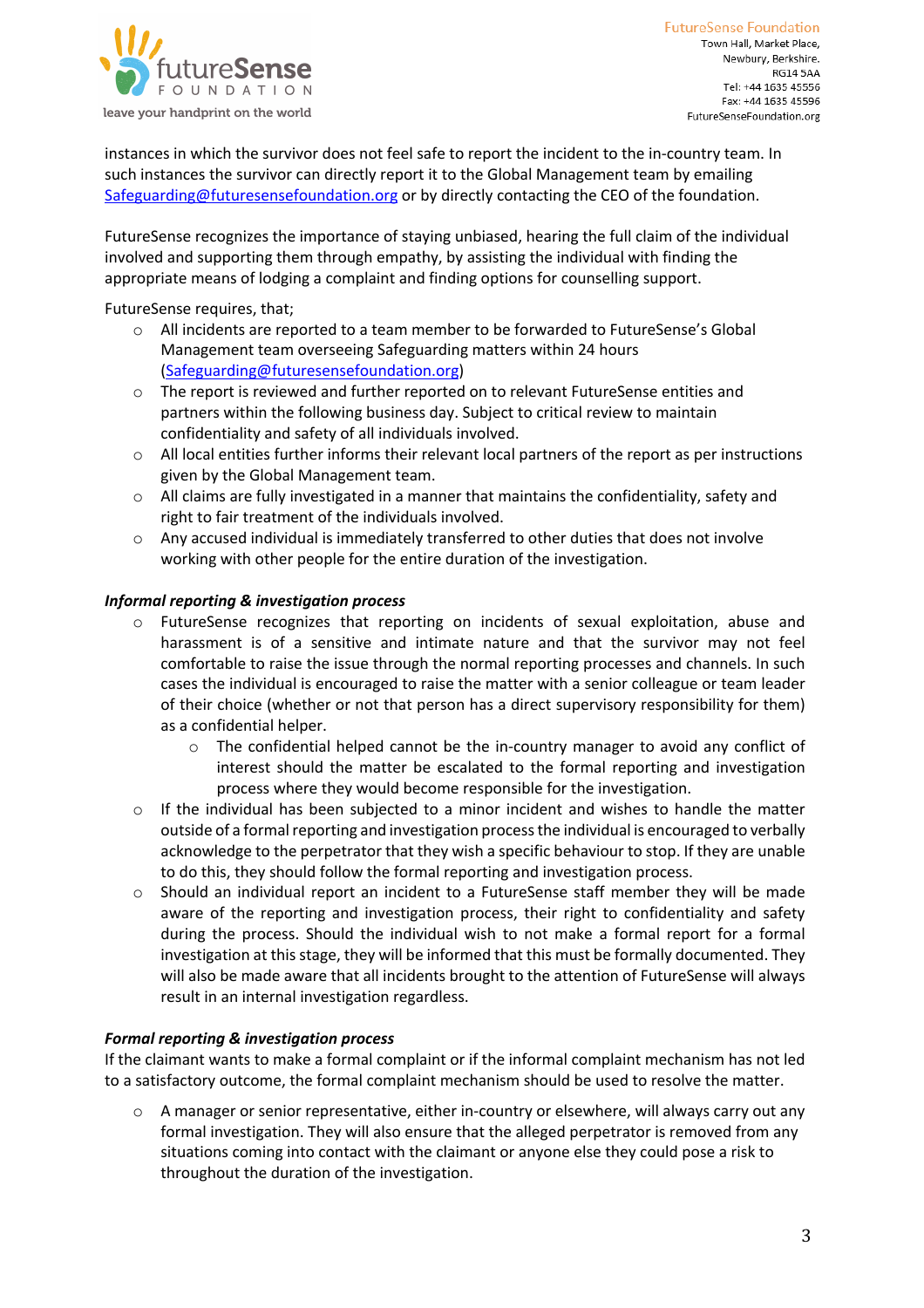

 $\circ$  The person investigating the complaint will invite the claimant to attend a meeting, at a reasonable time and location, to discuss the matter and carry out a thorough investigation. The claimant has the right to be accompanied at such a meeting by a confidential helper or person of their choice and the claimant must take all reasonable steps to attend. Those involved in the investigation will be expected to act in confidence and any breach of confidence will be a disciplinary matter.

The person carrying out the investigation will:

- 1) Ensure that the claimant understands the reporting and investigation process.
- 2) Ensure the claimant is aware of possible options to seek external support or counseling as a personal support during the process.
- 3) Ensure that the alleged perpetrator understands the reporting and investigation process.
- 4) Gather statements from the claimant and the alleged perpetrator separately. These statements must be recorded, signed, and witnessed immediately upon gathering.
- 5) Gather any other relevantly deemed third party statements separately.
- 6) Produce a report detailing the investigations, findings, and any recommendations
- 7) Discuss the report with their senior manager and decide what the appropriate remedy and/or sanctions are.
- 8) Communicate the decisions to the complainant and alleged perpetrator and explain actions as required.
- 9) Follow up to ensure that the recommendations are implemented and have been successful in stopping any further violation of this policy.
- 10) Keep a record of all actions taken, outcomes, and recommendations. They must ensure that the all records concerning the matter are kept confidential.
- $\circ$  The formal reporting and investigation process should be done immediately, with a formal repot written no later than within 48hours of the incident having been raised. The written formal complaint should contain the following:
	- 1) the name of the alleged perpetrator
	- 2) the nature of the alleged incident
	- 3) the dates and times when the alleged incident occurred
	- 4) the names of any witnesses; and
	- 5) any action already taken by the claimant to stop the alleged incident
- $\circ$  Should there be any concerns the investigating manager has failed to properly investigate a reported incident, the matter should be escalated to the CEO followed by the Chair of the Board of Trustees.

## *External reporting & investigation process*

A person who has been subject to sexual exploitation, abuse, or harassment can also report on the incident externally through representative bodies or a legal institution. FutureSense treats all reported incidents with the utmost seriousness and will always comply with investigations in accordance with this policy, regardless of their internal or external nature.

## **Sanctions and disciplinary measures**

Anyone who has been found to have violated the terms of this policy will face appropriately deemed consequential sanctions out of the below;

- o Performance evaluation
- o Verbal or written warning
- o Suspension or dismissal